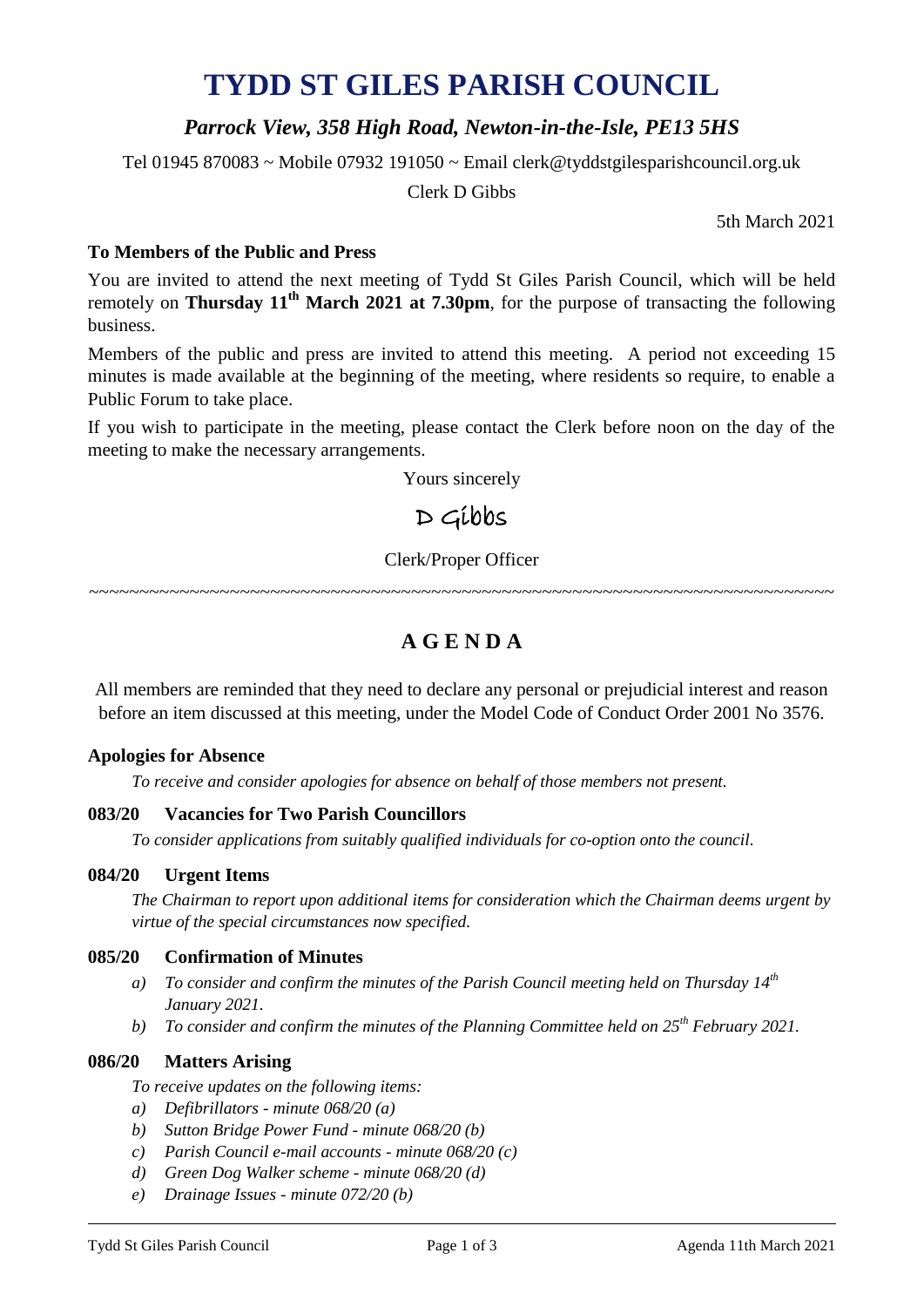#### **087/20 Police Matters**

*To receive a report on policing matters in the area since the last meeting.*

#### **088/20 Cambridgeshire County Councillor Report**

*To receive a report from Cllr Simon King.*

#### **089/20 Fenland District Councillor Report**

*To receive reports from Cllrs Samantha Clark and Chris Seaton.*

#### **090/20 Parishioner Issues**

*To discuss the following matters brought to the attention of the Council by Parishioners:-*

- *a) Churchyard trees*
- *b) Proposed development on Hannath Road*
- *c) Pavement on Church Lane*
- *d) Flooding, speeding and road surface in Newgate Road*
- *e) Anti-social behaviour in Eaudyke Bank*
- *f) Planning application in Kirkgate*

#### **091/20 Highways**

*Clerk to report on progress with Local Highways Initiative application since last meeting.*

#### **092/20 Street Lights**

*To consider quotes for street light replacements and select a contractor to undertake the works.*

#### **093/20 Community Centre & Recreation Ground**

*To clarify issues of ownership and maintenance responsibility.*

#### **094/20 Working Groups**

*To update members on the establishment of the Communications and Children's Play Working Groups.*

#### **095/20 Correspondence**

*To report on correspondence received as follows:*

*Cambridgeshire ACRE re Eastern Community Homes launch*

*Cambridgeshire County Council re roadworks and events*

- *re Local Highway Improvement panel meeting*

*Galliford Try re Guyhirn roundabout works*

*Cambridgeshire & Peterborough Association of Local Councils re Section 137 allowance for 2021/22*

- *re training courses*
- *re virtual meeting regulations*

*FDC re new Multi-agency flood group*

- *re Covid-19 training for taxi and community car scheme drivers*
- *re Community Safety survey*
- *re Community Safety Partnership newsletter*
- *re County/District/Parish forum on supporting communities*
- *re public consultation on walking, cycling and mobility strategy*
- *re Citizens Advice service at Community Hub*

*North Level District Internal Drainage Board re works in Cats Lane*

*Environment Agency re routine maintenance factsheet*

*Arthritis Action re online support groups*

*Office for National Statistics re National Census, 21 March 2021*

*Cambridgeshire & Peterborough Against Scams Partnership re current scams*

*Residents of Tydd St Mary re concerns about vehicle speeds and pedestrian safety*